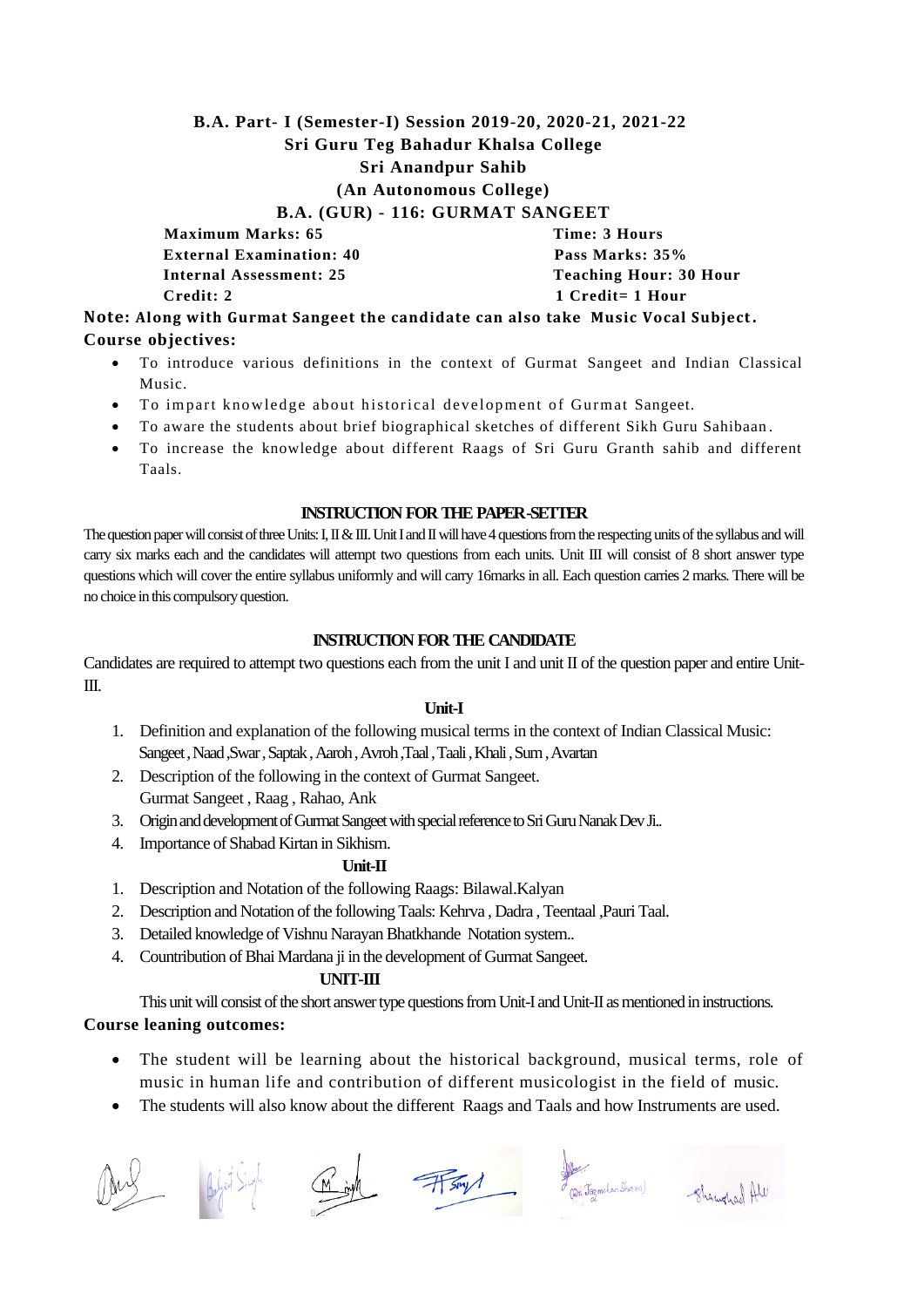## **B.A. Part- I (Semester- I) Session 2019-20, 2020-21, 2021-22 B.A. (GUR) – 116P: GURMAT SANGEET PRACTICAL**

**Maximum Marks: 35 Time: 20 Minutes Pass Marks: 35% Teaching Hour: 90 Credit: 3 1 credit= 2 Hour**

**Distribution of the marks will be as under;**

- **I. Performance Viva 20 Marks**
- **II. Playing of Harmonium - 05 Marks**
- **III. Playing of Tabla - 05 Marks**

# **INSTRUCTIONS FOR THE PRACTICAL EXAMINER**

- **There should not be more than 12 students in a batch for practical examination.**
- **Student should sing with Tanpura and Harmonium may also be allowed as accompaniment.**
- 1. One Shabad in each of the prescribed Raags: Bilawal and Kalyanwith alaps and tanas .
- 2. Ability to sing basic 05 Alankar .
- 3. Ability to Demonstrate Kehrva , Dadra , Pauri taal and Teentaal on hand.

# **Practical file with Notation/ Project works with proper presentation.**

# **Text Books:**

- **1.** Gurmat Sangeet Parbandh te Pasaar: Dr. Gurnam Singh, Publication Bureau Punjabi University, Patiala.
- **2.** TablaVadan Part-I: Dr. Jagmohan Sharma, Publication Bureau Punjabi University, Patiala.
- **3.** Gurmat Sangeet Parbandh: Prof. Jagpinder pal singh, Shaheed -E -Azam Publication.
- 4. SamajikVigyan Patar Gurmat Sangeet Vishesh Ank: Dr. Jasbir Kaur, Publication Bureau Punjabi University, Patiala.
- 5. Sangeet Roop: Dr. Davinder Kaur, Sangeetanjali Publications Patiala.
- **6.** Gurmat Sangeet Di Itehasik Vilakhanta: Dr. Jasbir Kaur, Patiala

# **Reference Books:**

- 1. Sri Guru Granth Sahib Raag Ratnavali : Prof. Tara Singh.
- 2. Gurmat Sangeet Wich Paryukt Lok Sangeetak Tat : Dr. GurpartapSingh Gill , Publication Bureau Punjabi University, Patiala.
- 3. Sangeet (Gurmat Sangeet Vishesh Ank ): Sangeet Karayalaya , Hathras.
- 4. Amrit Kirtan , (Gurmat Sangeet Vishesh Ank ): Amrit kirtan Trust, Chandigarh.
- 5. Sri Guru Granth Sahib Raag Ratan : Prof. Jagpinder pal singh, Shaheed -E -Azam Publication.
- 6. RaagTaal Sahaster Shabad Bandishan : Prof. Jagpinder pal singh, Shaheed -E -Azam Publication.
- 7. Punjab Da Sangeet Virsa Te Vikas : Dr. D.S. Narula, Punjabi Writers Cooperative Society, New Delhi.
- 8. Sangeet Sidhant Te Sohaj Shaster : Dr. D.S. Narula, Publication Bureau Punjabi University, Patiala.
- 9. Sri Guru Granth Sahib Raag Ratankar : Dr. Gurnam Singh, Publication, SGPC, Sri Amritsar Sahib
- 10. Gyan ShailiyanVishesh Ank Samajik Vigyan Patrika Dr. JasbirKaur, Publication Bureau Punjabi University, Patiala.









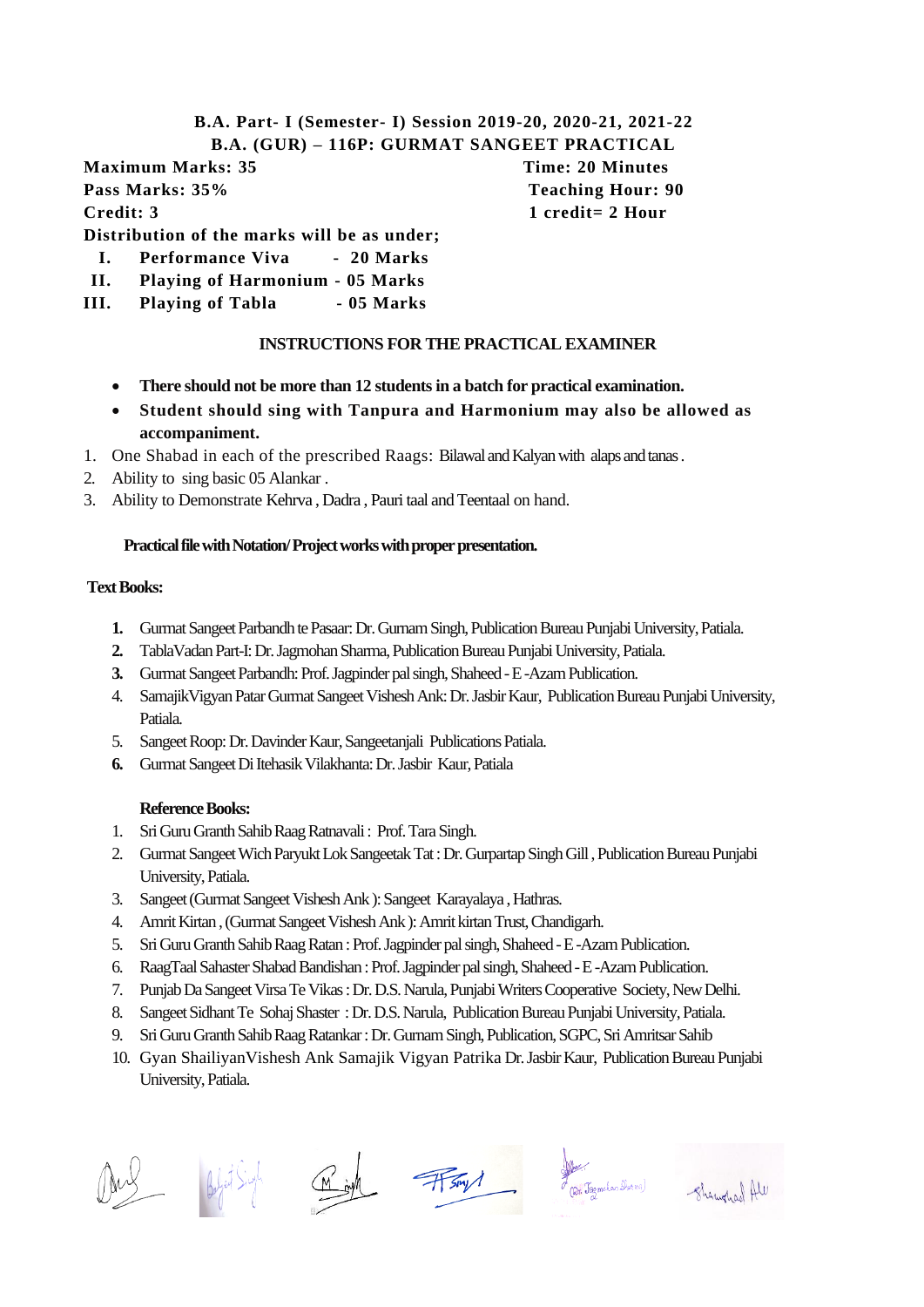# **B.A. Part- I (Semester-II) Session 2019-20, 2020-21, 2021-22 Sri Guru TegBahadur Khalsa College Sri Anandpur Sahib (An Autonomous College) B.A. (GUR) – 216: GURMAT SANGEET**

**Maximum Marks: 65 Time: 3 Hours External Examination: 40 Pass Marks: 35% Internal Assessment: 25 Teaching Hour: 30 Hour Credit: 2** 1 credit -1 Hour

**Note:Along with Gurmat Sangeet the candidate can also take Music Vocal Subject.**

# **Course objectives:**

- To introduce various definitions in the context of Gurmat Sangeet and Indian Classical Music.
- To impart knowledge about historical development of Gurmat Sangeet.
- To aware the students about brief biographical sketches of different Sikh Guru Sahibaan.
- To increase the knowledge about different Raags of Sri Guru Granth sahib and different Taals.

# **INSTRUCTION FOR THE PAPER -SETTER**

The question paper will consist of three Units: I, II & III. Unit I and II will have 4 questions from the respecting units of the syllabus and will carry six marks each and the candidates will attempt two questions from each units. Unit III will consist of 8 short answer type questions which will cover the entire syllabus uniformly and will carry 16 marks in all. Each question carries 2 marks. There will be no choice in this compulsory question.

# **INSTRUCTION FOR THECANDIDATE**

Candidates are required to attempt two questions each from the unit I and unit II of the question paper and entire Unit-III.

#### **Unit-I**

- 1. Definition and explanation of the following musical terms in the context of Indian Classical Music: Thaat , Sathai-Antra ,Alaap-Taan , Theka , Jaties of Raags .
- 2. Description of the following in the context of Gurmat Sangeet: Kirtan Chauki , Ghar , Dhuni ,Shaan , Manglachran , Shabad Reet.
- 3. Biographical sketch and Contribution of Guru Angad Dev Ji And Guru Amardas Ji in the development of Gurmat Sangeet Tradition.
- 4. Sri Guru Granth Sahib An Introduction with special reference to Music .

# **Unit-II**

- 5. Description and Notation of the following Raags: Bhairav and Aasa .
- 6. Description and Notation of the following Taals: Ektaal , Chartaal , Teentaal.
- 7. Introdution and Elements of Kirtan Chauki in Gurmat Sangeet.
- 8. Elementary knowledge of Rabab Instrument in Gurmat Sangeet tradition.

# **UNIT-III**

This unit will consist of the short answer type questions from Unit-I and Unit-II as mentioned in instructions.

# **Course leaning outcomes:**

- The student will be learning about the historical background, musical terms, role of music in human life and contribution of different musicologist in the field of music.
- The students will also know about the different Raags and Taals and how Instruments are used.





 $\underbrace{M\oplus M}_{\text{min}}$